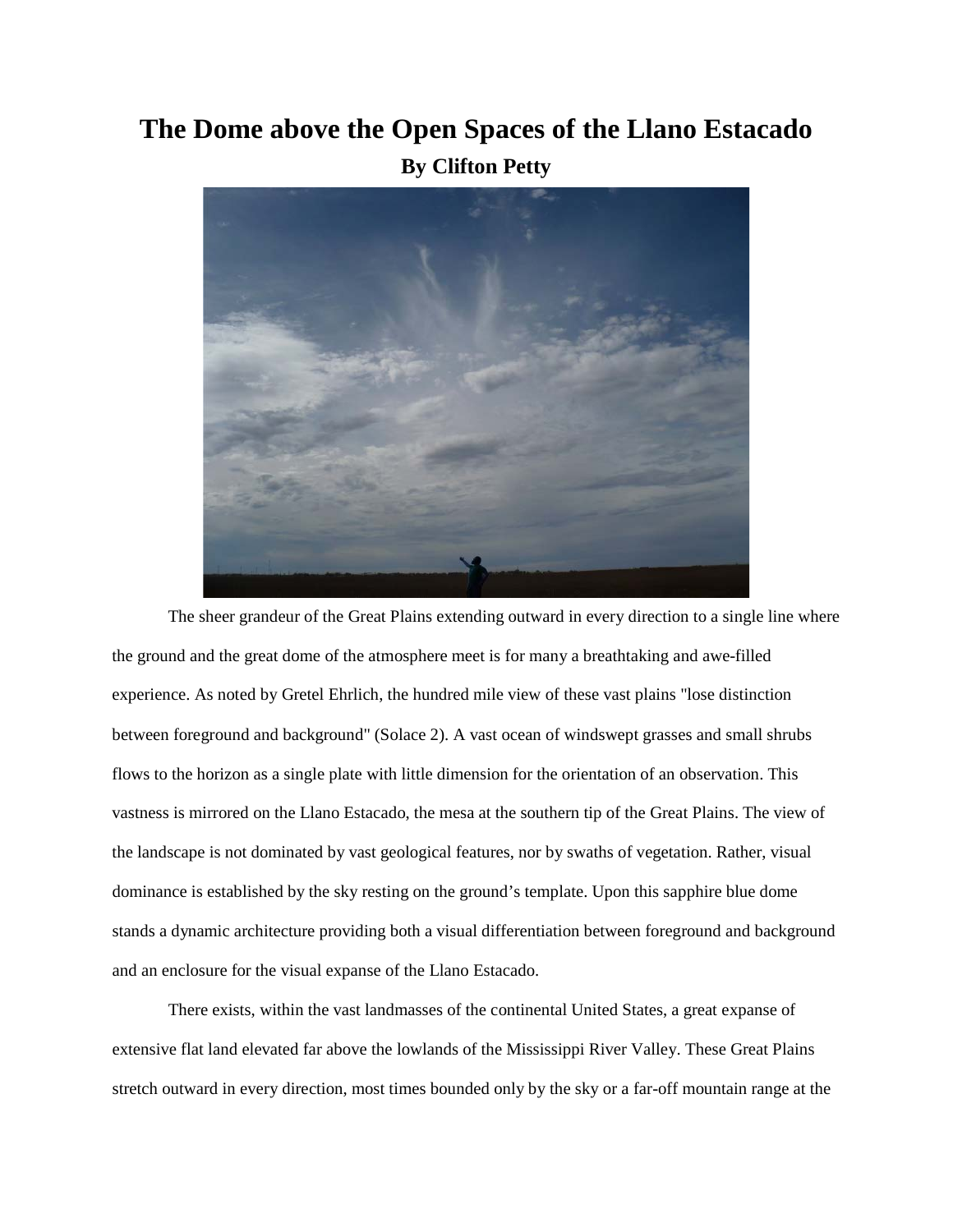horizon. Grasses dominate the landscape; the grasses decrease in height as one traverses the hundreds of miles from the eastern to western border, providing a majority of the carpet for this landscape's architecture. Waves of wind, in this windswept country, compress this flowing carpet as each gust moves by an observer. It is here we find Ehrlich in the 1980s herding sheep in Wyoming, acclimating herself to the flatness of this giant country. Observation of the landscape revealed little shelter can be found out on the plains as storms march across this austere landmass. At times, Ehrlich sleeps under sagebrush for protection against the elements. Even this, however provides little repose as dark banks of clouds release their fury on the stark brush landscape. Ultimately, lacking vertical interruption, the landscape is a stark environment upon which the atmosphere violently performs (Solace 1).

At the most southern portion of the Great Plains the 30,000 square mile mesa of the Llano Estacado rises high above Central Texas. Along its large width, the Llano increases in elevation at a snail's pace, thus appearing almost completely flat. The ground, to an observer, is one solid plane,



especially in time of dimmed light; it is a textured surface upon which perception falls, and looks outwards, beyond the blowing wheat and cotton. This perceived contiguous carpet lacks the dichotomy of background and foreground. Near and far are the same object upon the flowing field. This perceptual flatness, stretching into the

infinite, thus bounds itself, not with vertical projection from a base plane, but from the expanse of condensed water vapor above. These projections of water contrast with the dry environment below and bring with them a potential of life giving water often needed in the Staked Plains. Stretched across the sky in multiple layers, the sapphire dome is replaced with the built forms of water vapor, miles and miles above and below each other. The plane of the Llano Estacado sets a stage for the drama above. Light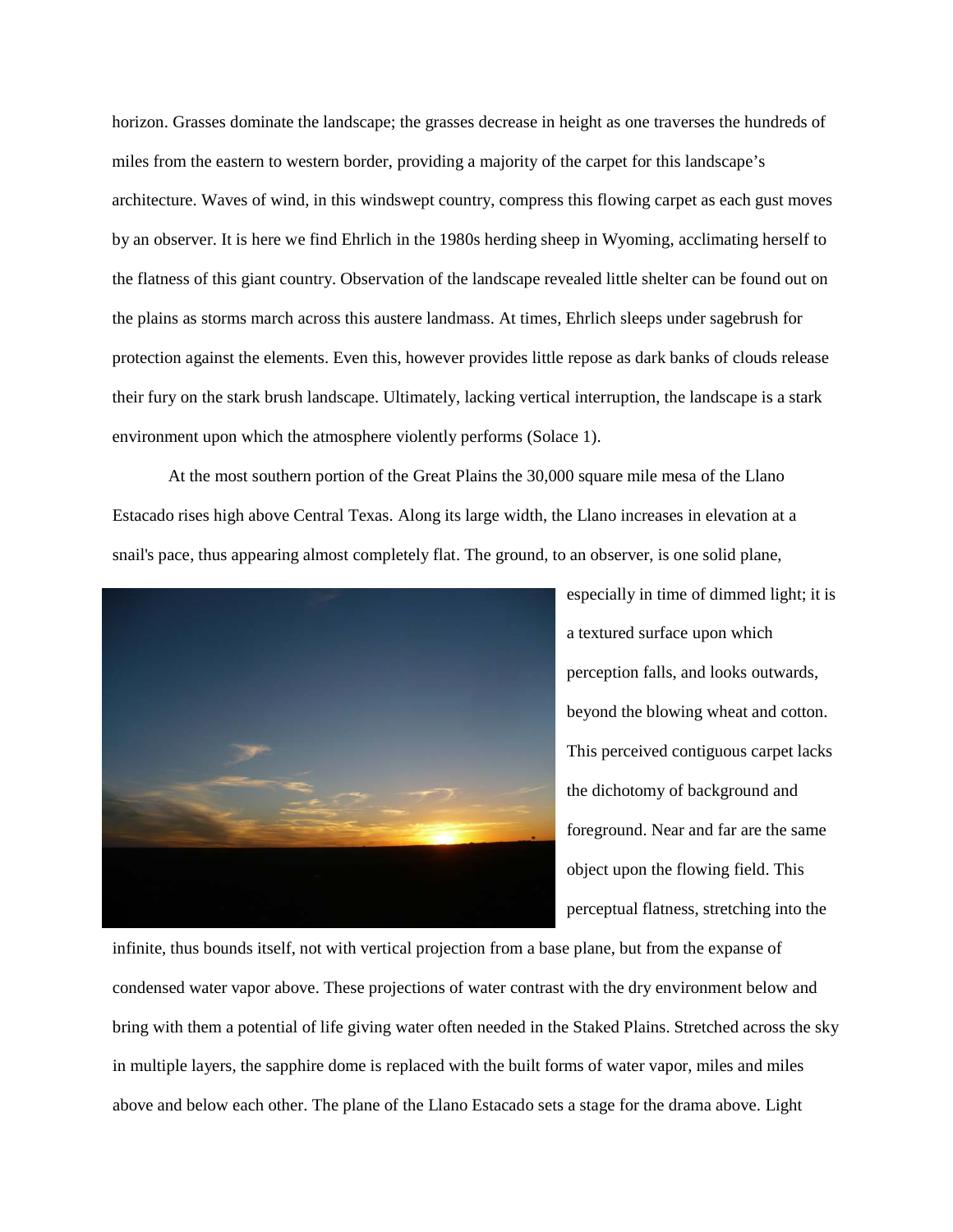plays across the clouds, and the sky becomes an architecture with a foreground and background, as shadows from the structures blocking the sun extend their hands over an ethereal, light-drenched landscape. Clouds thus become a force driving a perception of structural dome's ever-changing variety. Liberated from the perceptually expanding plains, the human becomes transfixed by the wonder of clouds that dominate the landscape, providing depth to the endless blue sky.

The horizon is where these divergent forces, the carpeted floor and the multilayered vaporous

dome, join in a coherent boundary on the Llano Estacado. Due to the curvature of the Earth, clouds parallel to the ground vanish behind the horizon. The dome's base resides on the plain, and from this distinct zone clouds move above the observer. Thus, two parts, the floor and the dome, distinct in their materiality, become one solid architecture with the horizon as the meeting point.



Each cloud layer is stratified by the wind currents, barometric pressure, and a plethora of interlocking, invisible forces. There is order to these striations. Cold frontal systems create towering monoliths stretching above the landscape, ivory pillars of water extending to the highest reaches of the troposphere, ten miles above the human. It is this architecture that appears as a mere ominous line on the horizon, Ehlrich observes. First established as a boundary, the clouds extend ominous hands above those below. Upon this exposed land, the individual must hide from the ferocity of the built architecture, some hiding, as Ehrlich recounts, under the table for fear of structural collapse. Ehrlich says that the storm "inks dry washes and broad grasslands with quiet," as the sheer strength of the storm departs the battered landscape (Solace 126). In contrast, the continuous blanket of a warm front provides a more gentle architecture. An architecture that wraps the sky in soft layers of crystallized water does not produce the intimidation of the towering monoliths, but rather a drowsiness, a secure comfort.